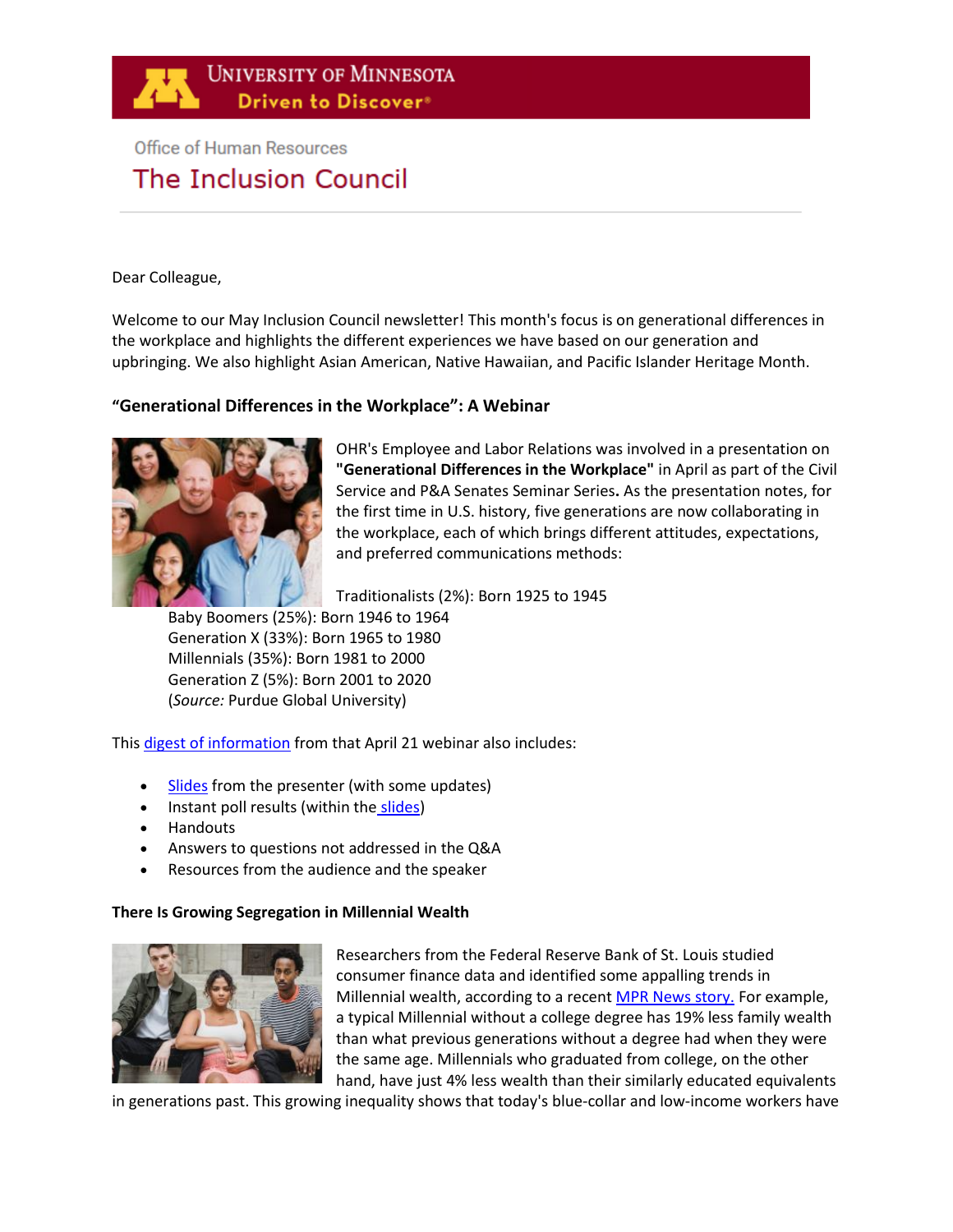less upward mobility than did previous generations. In addition, while white Millennials trail the wealth of previous generations of white Americans by only 5%, Black Millennials trail previous generations of Black Americans by 52%, and the trend is only growing.

# **The Case for Hiring Older Workers**



Biases and stereotypes can certainly affect our views in life, and ageism is one that can creep into the workplace. Too often a person's age will be a factor as hiring committees or managers consider someone's ability to do the work successfully. This [article](https://hbr.org/2019/09/the-case-for-hiring-older-workers) from the *Harvard Business Review* argues the case for sidestepping ageism stereotypes and hiring older workers.

# **May Is Asian American, Native Hawaiian, and Pacific Islander Heritage Month**



We celebrate generations of Asian Americans, Native Hawaiians, and Pacific Islanders, who have made tremendous contributions to the United States of America and its culture—not only in the food we eat but i[n art,](https://www.si.edu/spotlight/asian-american-arts-artists) [inventions and other social contributions ,](https://www.history.com/news/asian-american-inventions-contributions) [literature,](https://www.latimes.com/entertainment-arts/books/story/2021-03-25/best-asian-american-books-memoirs-fiction-aapi-authors) [civil](https://www.biography.com/news/asian-american-pacific-islander-activists)  [rights and labor rights,](https://www.biography.com/news/asian-american-pacific-islander-activists) and more.

They are our neighbors, co-workers, friends, and family. To celebrate and learn more about the Asian American, Native Hawaiian, and Pacific Islander people, causes, and culture, visit:

- [Minnesota Asian Stories](https://caalmn.org/minneasianstories/?emci=9c91fe41-d5ac-eb11-85aa-0050f237abef&emdi=b9d250c7-f1ac-eb11-85aa-0050f237abef&ceid=7437064) (website)
- [Keeping Love Close](https://www.nytimes.com/interactive/2021/04/08/arts/asian-american-photos-love.html) (*New York Times* article of photo galleries from Asian American photographers)
- [Asian Americans](https://www.pbs.org/show/asian-americans/) (PBS TV series)
- [Asian American and Pacific Islander Experiences](https://www.co.dakota.mn.us/libraries/Programs/Everyone/Pages/asian-american-pacific-islander-experiences.aspx?emci=9c91fe41-d5ac-eb11-85aa-0050f237abef&emdi=b9d250c7-f1ac-eb11-85aa-0050f237abef&ceid=7437064) (Dakota County events calendar of ANHPI Heritage Month festivities)
- [Asian Americans Advancing Justice/AAJC](https://advancingjustice-aajc.org/) (website)
- [Josh Tatofi's music](https://www.youtube.com/watch?v=ek8qYTzYmE4) (YouTube video)

# **Links to More Resources**

- ["Higher Ed's Multigenerational Work Force"](https://www.northcentralcollege.edu/sites/default/files/2021-03/Higher%20Ed%20Generation%20Chronicle%20article.pdf) (report)
- ["Different Motivations for Different Generations of Workers: Boomers, Gen X, Millennials, and](https://www.inc.com/john-rampton/different-motivations-for-different-generations-of-workers-boomers-gen-x-millennials-gen-z.html)  [Gen Z"](https://www.inc.com/john-rampton/different-motivations-for-different-generations-of-workers-boomers-gen-x-millennials-gen-z.html) (article, *Inc.* magazine)
- Andy Stanley Leadership Podcast: Generational Diversity in the Workplace, Part 1 on Apple [Podcasts](https://podcasts.apple.com/us/podcast/generational-diversity-in-the-workplace-part-1/id290055666?i=1000434241109)
- Be More Podcast: [Generational Differences and Mutual Mentorship](https://peakon.com/fr/podcast/be-more-podcast-generational-differences-and-mutual-mentorship/)
- ["Managing the Multigenerational Workplace: Answers for Managers and Trainers"](https://www.cupahr.org/hew/files/CUPA-HR-Journal-Vol58No1.pdf) (article, *CUPA-HR Journal*)
- ["How to Manage Intergenerational Conflict in the Workplace"](https://www.shrm.org/resourcesandtools/hr-topics/employee-relations/pages/how-to-manage-intergenerational-conflict-in-the-workplace.aspx) (article, SHRM)